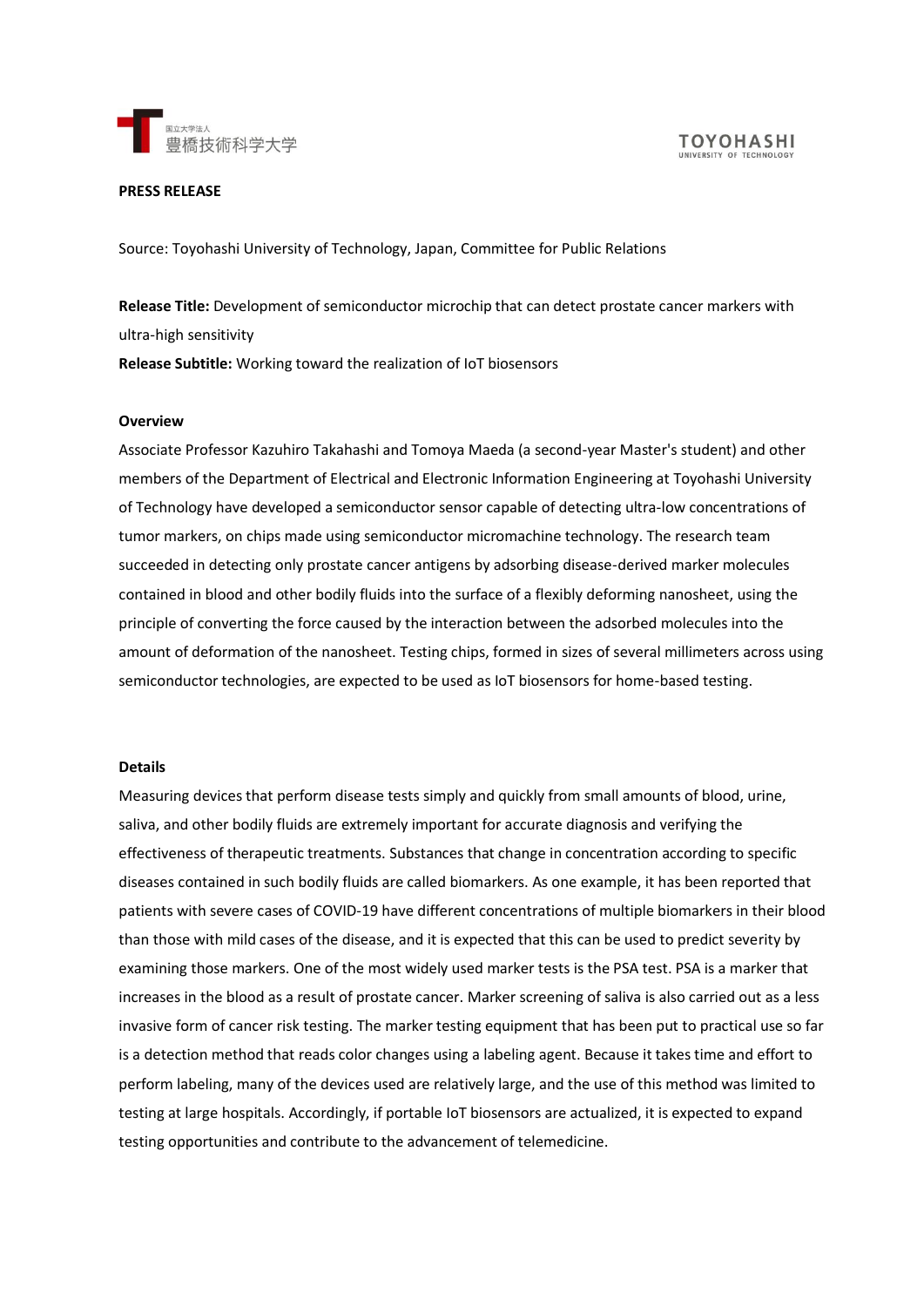

# **TOYOHASHI**

The research team is researching a micro-scale testing chip that uses flexibly deforming nanosheets formed using semiconductor micromachine technology to determine the presence or absence of disease. The principle of the method is that antibodies which catch the marker (antigen) molecules to be detected are fixed onto the nanosheet in advance, and the deformation of the thin film—caused by the force of the adsorbed antigens electrically repelling each other—is read. In this sensor—which was designed to deform sensitively in response to the adsorption of biomolecules—however, there was a problem in that the film deteriorated as a result of fixing antibodies to it. In the past, the biological functional layer on the surface was produced by spin coating and ultraviolet irradiation, but ultraviolet irradiation was considered to be one of the factors that degraded nanosheet films. The research team changed the materials used from the conventional method, and instead adopted a method of depositing the functional layer by chemical vapor deposition. As a result, a thinner, more uniform and less degraded sensor chip was created.

Using the biosensors developed on this occasion, the team conducted an experiment detecting prostate cancer biomarkers, and succeeded in detecting 100 attograms\* (equivalent to three attomolars in terms of molar concentration) contained in one milliliter of fluid. This lower limit detection concentration is comparable to that of large testing devices using labeling agents, and can be hoped to be applied in ultrasensitive testing with portable-scale testing devices. Furthermore, since it is possible to detect how nanosheets deform by adsorption of molecules in real time, it is possible to detect disease-derived molecules faster than in comparison with testing equipment using labeling agents. \*Atto: an SI unit prefix denoting 10-18 (quintillionth)

## **Future Outlook**

The research team now plans to demonstrate that biomarkers can be detected on semiconductor sensors that integrate analytical integrated circuitry, with a view to practical applications in portable testing equipment. In addition, replacing probe molecules applied to the surface of nanosheets will enable the creation of numerous types of comprehensive disease diagnosis tests, which are expected to lead to the early-stage detection of more diseases in the future. By implementing IoT biosensors in society, the team aims to help create a society where everyone will be able to take tests easily, and undergo medical examinations by physicians remotely.

### **Reference**

Tomoya Maeda, Ryoto Kanamori, Yong-Joon Choi, Miki Taki, Toshihiko Noda, Kazuaki Sawada, and Kazuhiro Takahashi, "Bio-Interface on Freestanding Nanosheet of Microelectromechanical System Optical Interferometric Immunosensor for Label-Free Attomolar Prostate Cancer Marker Detection", *Sensors*, **2022**, *22*(4), 1356, DOI: 10.3390/s22041356